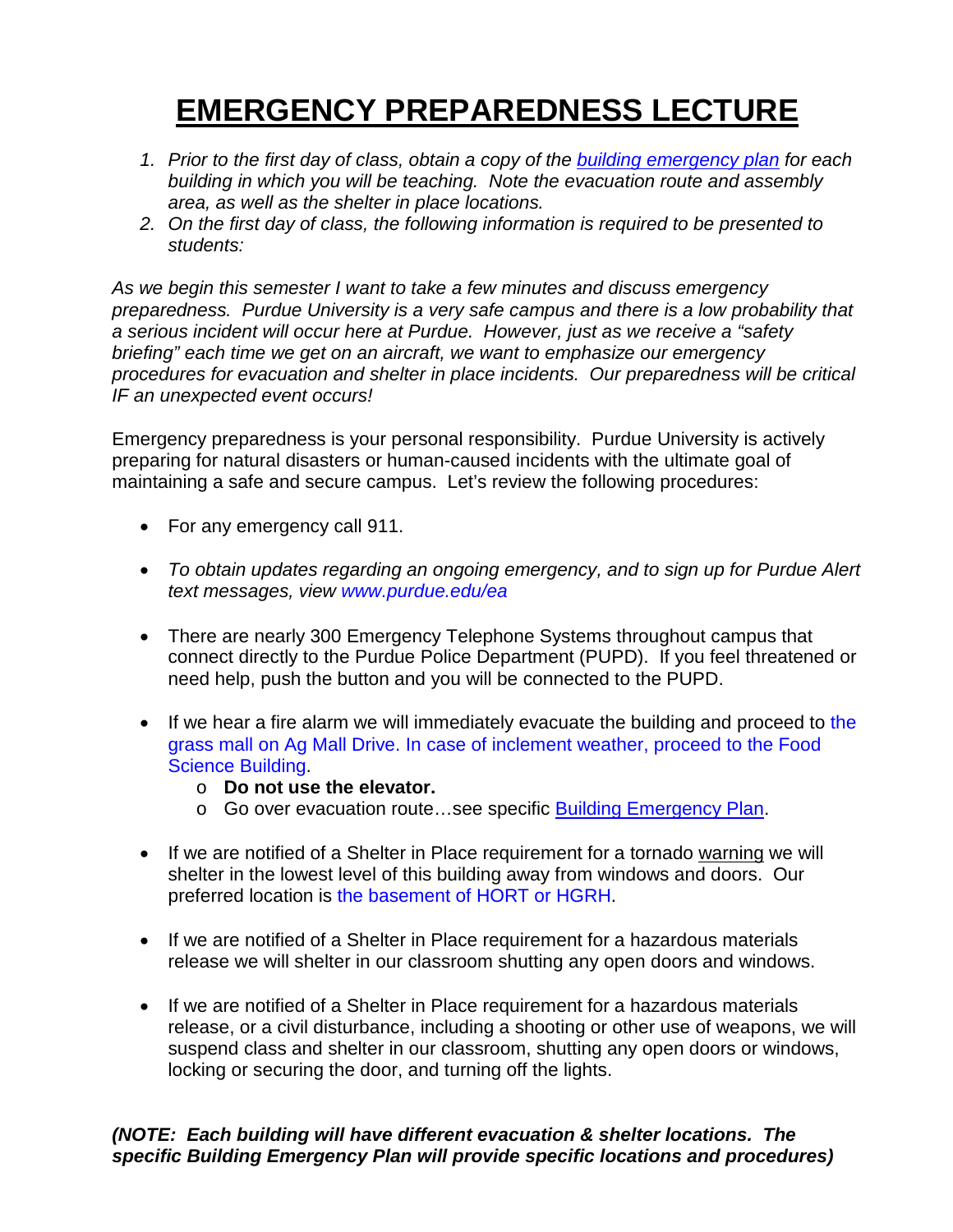Attached to the syllabus is an "Emergency Preparedness for Classrooms" sheet that provides additional preparedness information. Please review the sheet and the Emergency Preparedness website for additional emergency preparedness information.